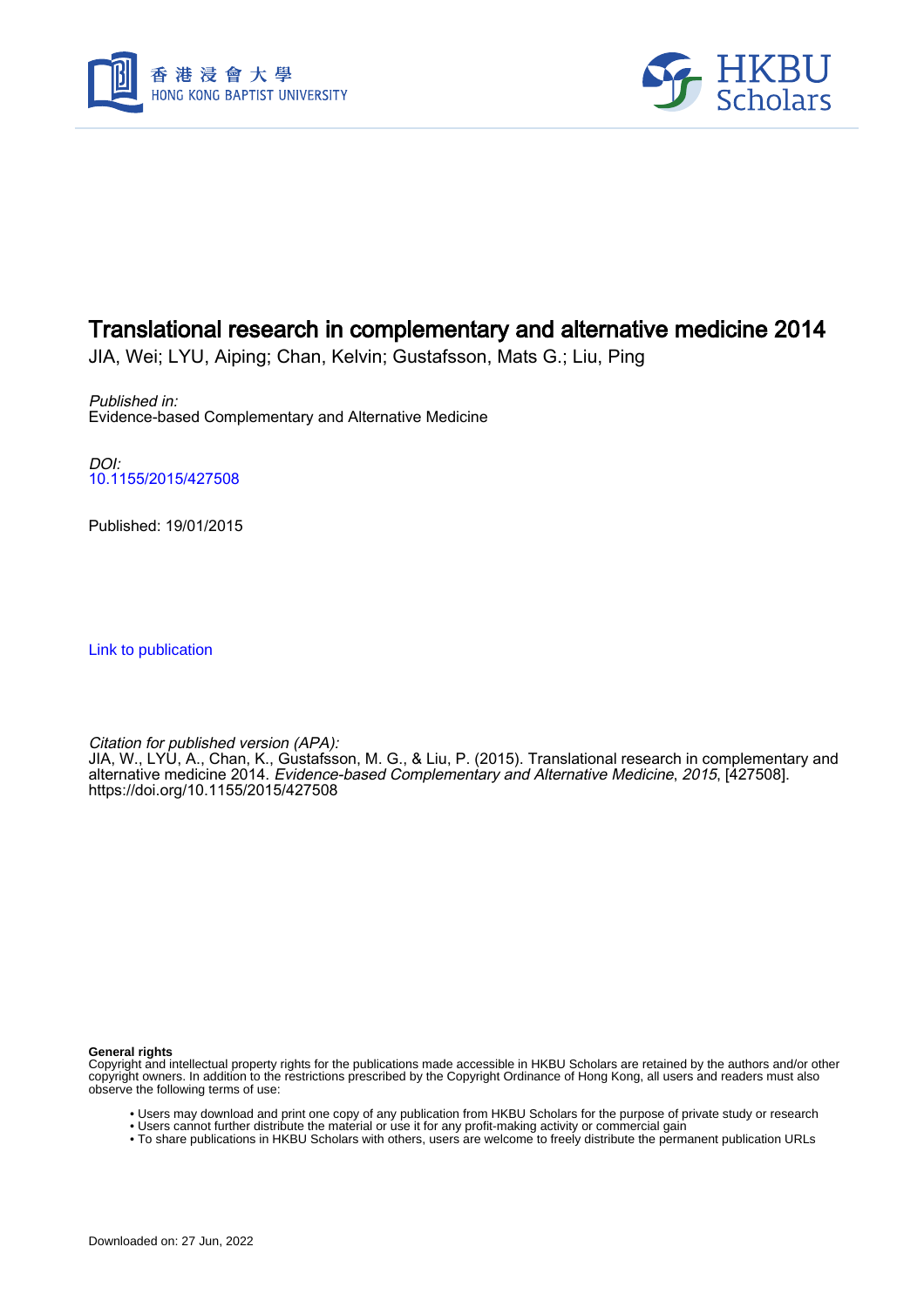

## *Editorial* **Translational Research in Complementary and Alternative Medicine 2014**

## **Wei Jia,1,2 Aiping Lu,<sup>3</sup> Kelvin Chan,4,5 Mats G. Gustafsson,6 and Ping Liu<sup>7</sup>**

*1 Center for Translational Medicine, Shanghai Jiao Tong University Affiliated Sixth People's Hospital, Shanghai 200233, China*

*2 Cancer Epidemiology, University of Hawaii Cancer Center, Honolulu, HI 96813, USA*

*3 School of Chinese Medicine, Hong Kong Baptist University, Kowloon Tong, Hong Kong*

*5 The National Institute of Complementary Medicine, School of Science & Health, University of Western Sydney, NSW 2791, Australia 6 Cancer Pharmacology and Computational Medicine, Department of Medical Sciences, Uppsala University,*

*Uppsala Academic Hospital, 751 85 Uppsala, Sweden*

*7 Key Laboratory of Liver and Kidney Diseases (Ministry of Education), E-institute of Shanghai Municipal Education Commission, Institute of Liver Diseases, Shuguang Hospital Affiliated to Shanghai University of Traditional Chinese Medicine, Shanghai 201203, China*

Correspondence should be addressed to Wei Jia; wjia@cc.hawaii.edu

Received 16 September 2014; Accepted 16 September 2014

Copyright © 2015 Wei Jia et al. This is an open access article distributed under the Creative Commons Attribution License, which permits unrestricted use, distribution, and reproduction in any medium, provided the original work is properly cited.

Complementary and alternative medicine (CAM) has often been regarded as a practical, holistic, and personalized medical approach. However, the CAM research community in the past two decades has witnessed a huge disconnection between clinical studies and preclinical studies including authentication, quality control, pharmacology, and toxicology of CAM agents. Meanwhile, novel translational research approaches, including cutting-edge-omics technologies, new bioinformatics tools, novel imaging modalities, well-designed clinical trial metrics, protocols, and outcome measures, are still lacking in the CAM research. In this special issue, we aim to promote research that can translate from bench to bedside in CAM diagnosis and treatments.

This issue contains seven papers, where two papers reported novel approaches to human metabolic disease diagnosis using metabolomics technology. X. Wang et al. reported a novel syndrome differentiation strategy investigated in a clinical study. A group of liver cirrhosis patients ( $n = 63$ ) who were classified into two TCM syndromes, "Liver-Kidney Yin Deficiency" or "Dampness-Heat Internal Smoldering," and healthy subjects ( $n = 31$ ) were recruited, and a combined gas chromatography, as well as liquid chromatography mass

spectrometry, was used to profile the urine samples of the study participants. The results underscored several key urinary metabolite markers, including glycoursodeoxycholate, cortolone-3-glucuronide, and L-aspartyl-4-phosphate, that can readily differentiate between the two TCM syndromes. T. Wu et al. applied a mass spectrometry-based metabolomics approach to characterize the distinct alterations of serum metabolites among diabetes patients who can be classified into "excess" and "deficiency" TCM syndromes. The results suggest that patients with the excess syndrome have more oxidative stress than the deficiency syndrome, highlighting a novel diabetic patient subtyping method using a metabolomics approach.

Dr. G. H. Seol's group reported an interesting clinical trial to investigate the effects of inhalation of the essential oil of *Citrus aurantium L. var. amara* (neroli oil) on menopausal symptoms, stress, and estrogen in postmenopausal women. Sixty-three healthy postmenopausal women were randomized to inhale 0.1% or 0.5% neroli oil (v/v in almond oil) or almond oil (control) for 5 minutes twice daily for 5 days. They report that systolic blood pressure and diastolic blood pressure were significantly lower among participants inhaling

*<sup>4</sup> Faculty of Pharmacy, The University of Sydney, NSW 2006, Australia*